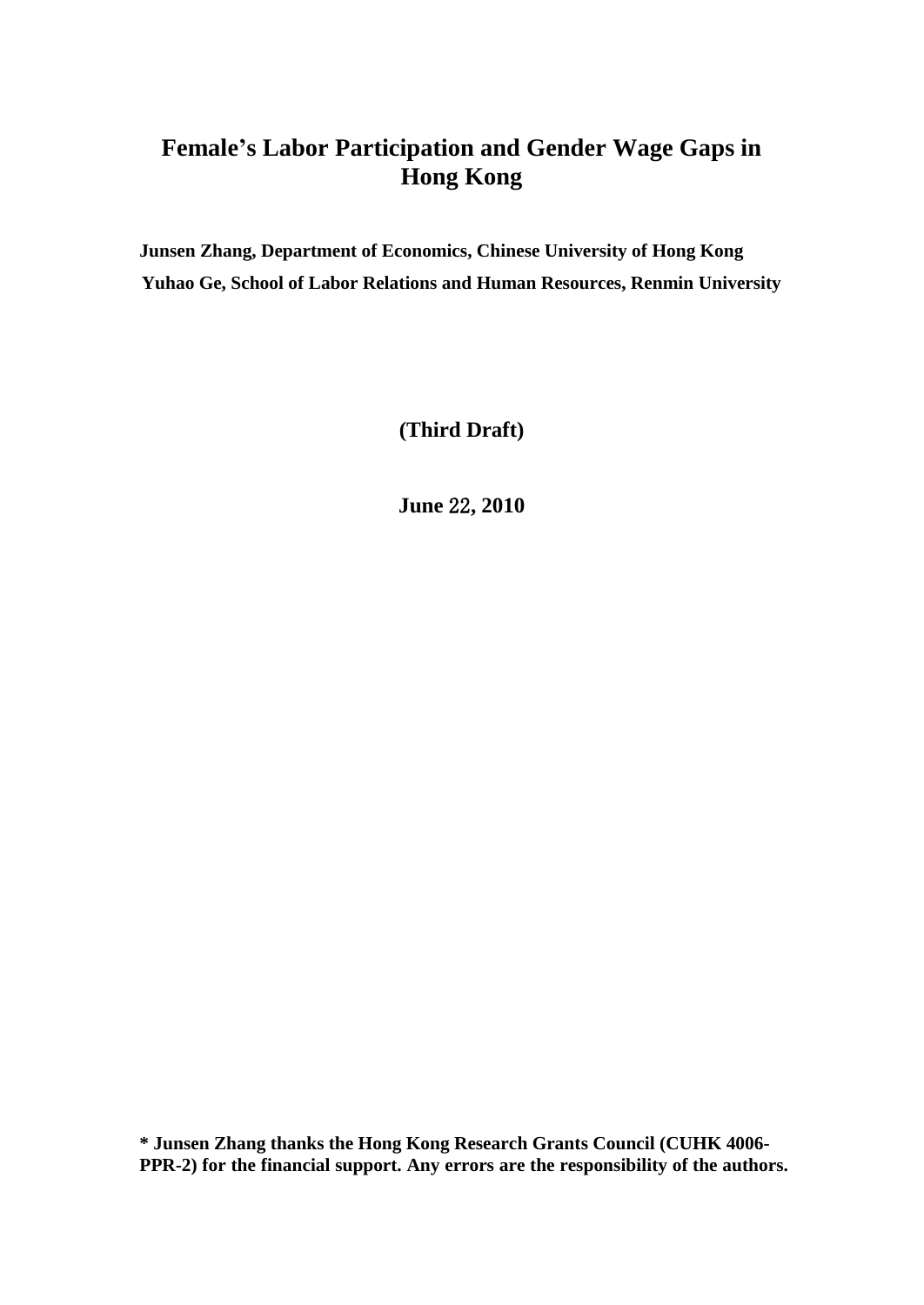Abstract: Many countries have witnessed the negative relationship between female's labor participation and gender wage gap, for example, lower female's labor participation is often accompanied with narrower gender wage gap. The related explanation is that low-quality female workers quit from (or enter into) labor market. Hong Kong's story is different---higher female's labor participation is accompanied with narrower gender wage gap. After exploring the reasons for higher female's labor participation carefully, we argue that rapid improvement of female's education explains Hong Kong's different story.

**JEL** classification: J16, J31, J71

**Key words**: gender wage gap, female's labor participation, quantile decomposition, relative price effect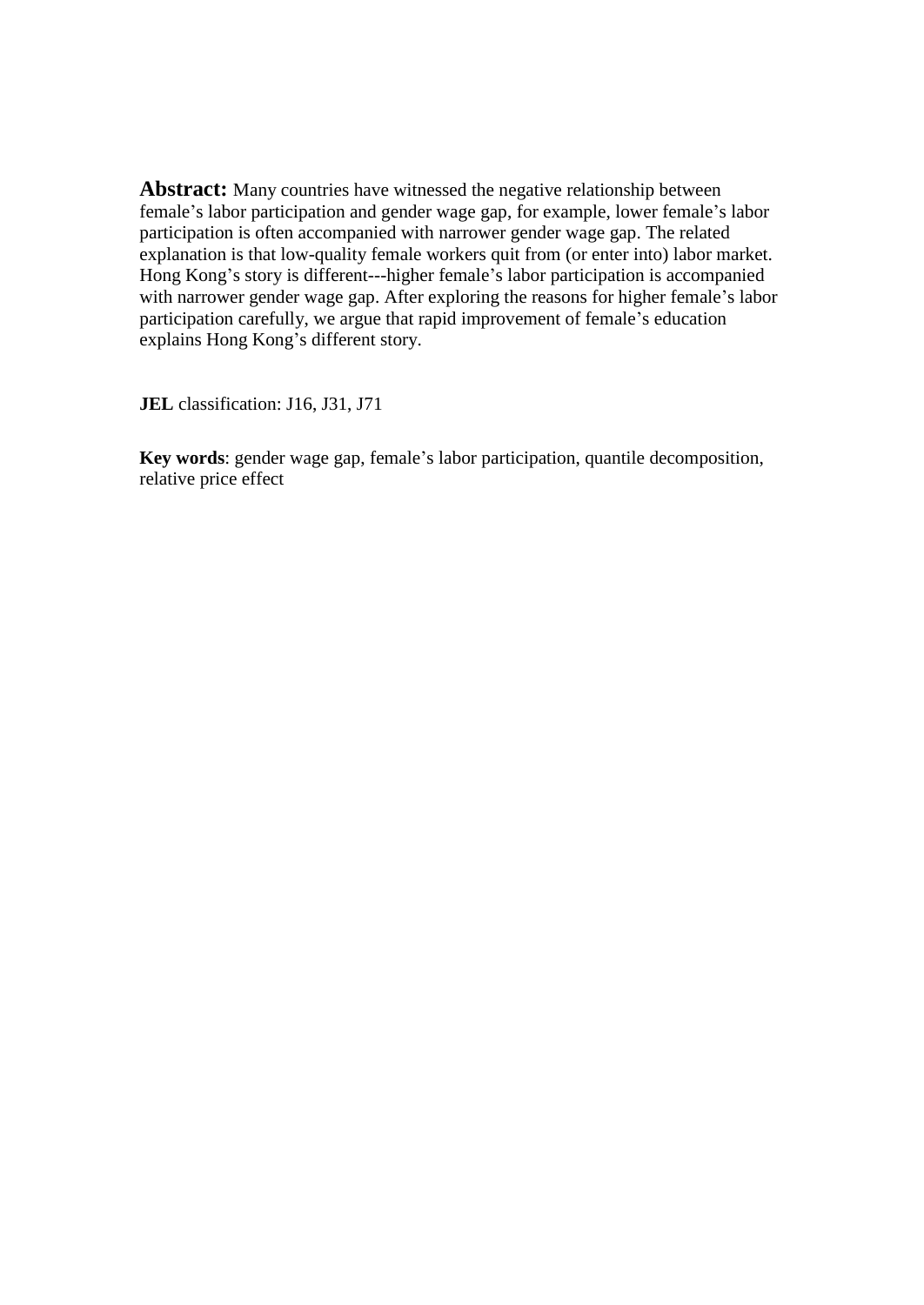## **Female's Labor Participation and Gender Wage Gaps in Hong Kong**

#### **1 Introduction**

When economists talk about the gender disparities in the labor market, the most mentioned topic is the gender wage gap---female workers are usually paid lower wages compared with male workers(for example, Oaxaca 1973; Blinder 1973, Blau and Kahn 1997, 2000, 2006). However, gender wage gap itself is not the only major disparity in the labor market between male and female. From the experience of many countries, female workers also have lower labor force participation rates than male workers (for example, Hunt 2002, Fitzenberger *et.al* 2004). Furthermore, gender wage gap and gender labor participation gap is often connected with each other. According to a European project entitled 'towards a closing of the gender wage gap<sup>1</sup>, female labor participation is one of important mechanism to explain the trend of gender wage gap. A higher rate of female labor market participation tends to increase the gender wage gap, because the additional participants are made up mainly of women with low labor market 'attachment' (low education and low work experience). Similarly, a lower rate of female labor market participation tends to reduce the gender wage gap. This kind of mechanism presents a dilemma for government to choose between policies to encourage female labor market participation and policies to narrow gender wage gap.

Existing literature seems to support the above-mentioned mechanism. Hunt (2002) found that the gender wage gap in East Germany has narrowed by 10 percentage points in the process of transition, but almost half of the relative wage gain is due to exits from employment of the low skilled, who are disproportionately women. Ge (2007) found similar results in China mainland. The narrowing gender wage gaps after 1997 in China is also greatly caused by the exits from employment of low skill female workers. Besides, it can also be seen that exits of employment of females are not voluntary from these two studies. In East Germany, exits of employment of females are caused by a general fall in demand for low-skilled workers. In China

<sup>&</sup>lt;sup>1</sup> The overall objective of the project has been to 'examine the gender pay gap in a broad perspective and to identify the most efficient tools with which to close the gap. Many findings of this project were reported on the conference held in Oslo of Norway On 17-19 November 2002.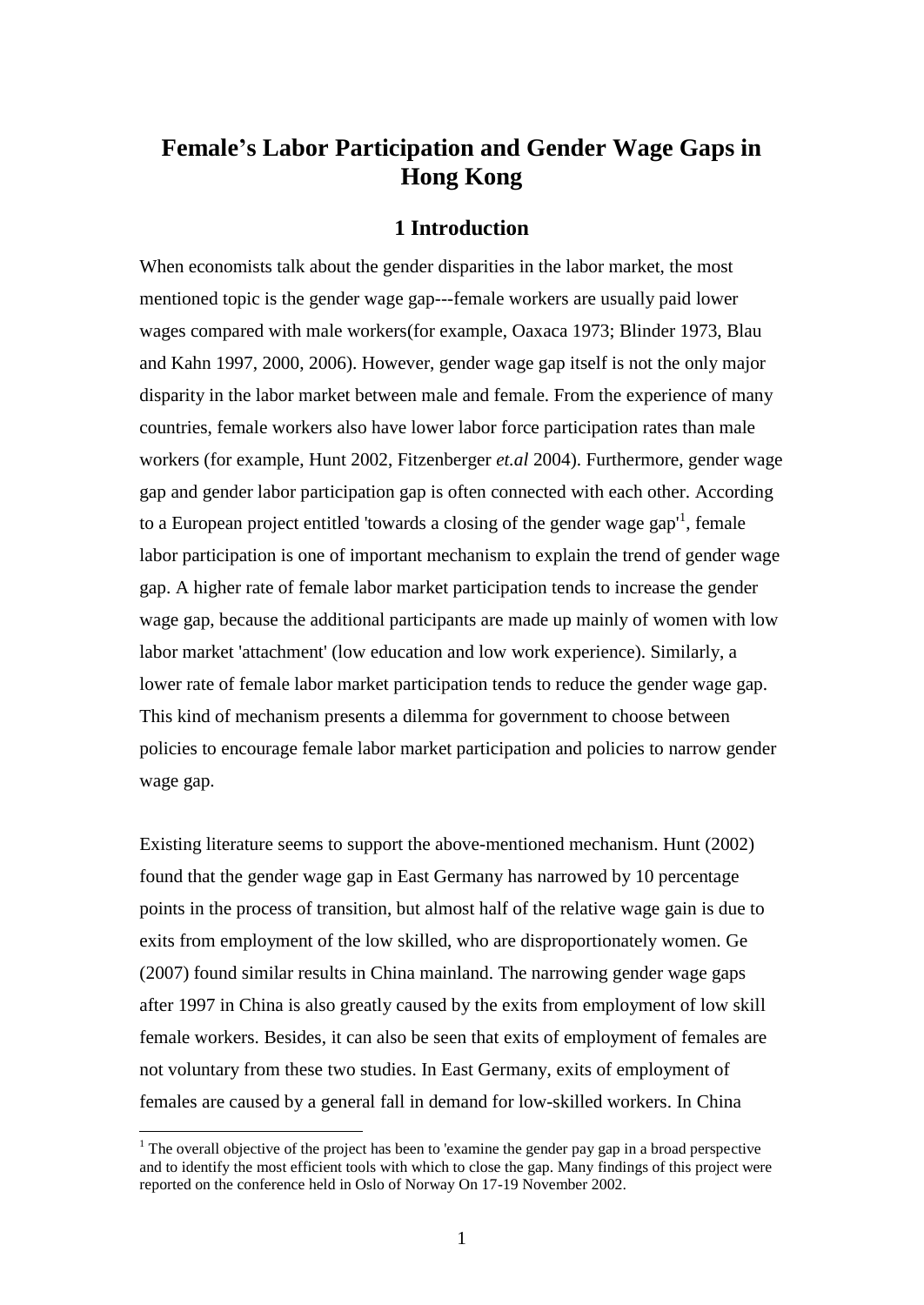mainland, exits of employment of females are caused by radical SOE reforms. In both cases, it is the low-skilled female workers who become victims.

A very different story was found in Hong Kong. Contrary to East Germany and China mainland, female labor participation rate in Hong Kong is increasing rather than decreasing<sup>2</sup>. If the argument of the European project is true, the gender wage gap in Hong Kong should increase. However, the case is that gender wage gap narrows in Hong Kong. The example of Hong Kong has important policy implications because it shows that government need not worry too much about the contradiction of policies to encourage female labor market participation and policies to narrow the gender wage gap. The positive relationship of narrowing gender wage gap and increasing female's labor participation in Hong Kong was first noticed by Lui and Suen (1993). In this study, the authors found that a remarkable progress in the earnings of women relative to men happened during the period of 1976-1986 and argued that the rise in schooling and the rise in labor participation of women were the main driving forces behind this progress. Our paper will focus on the period of 1991-2006 and will explore the reasons why labor participation rates of women rise and assess their effects on gender wage gap.

We find four main reasons to explain higher female's labor participation in 2006 than in 1991. First, marriage status has less negative effect on female's labor participation. We argue that this is because hiring a domestic helper can help household wives to take care of household work. Second, higher age females tend to have higher labor participation in 2006. Third, the positive effect of education to help female workers to find a job is larger in 2006. Fourth, female workers have higher education in 2006. The above mentioned four reasons all help to increase female's labor participation. However, they have different effects on gender wage gap. The former two reasons influence gender wage gap like what is found in East Germany and China Mainland-- they help women to take participation in labor market but enlarge the gender wage gap. The latter two effects are totally different with finding in East Germany and China Mainland---they help women to take participation in labor market and narrow the gender wage gap.

 $2^2$  The detailed information is presented in section 2.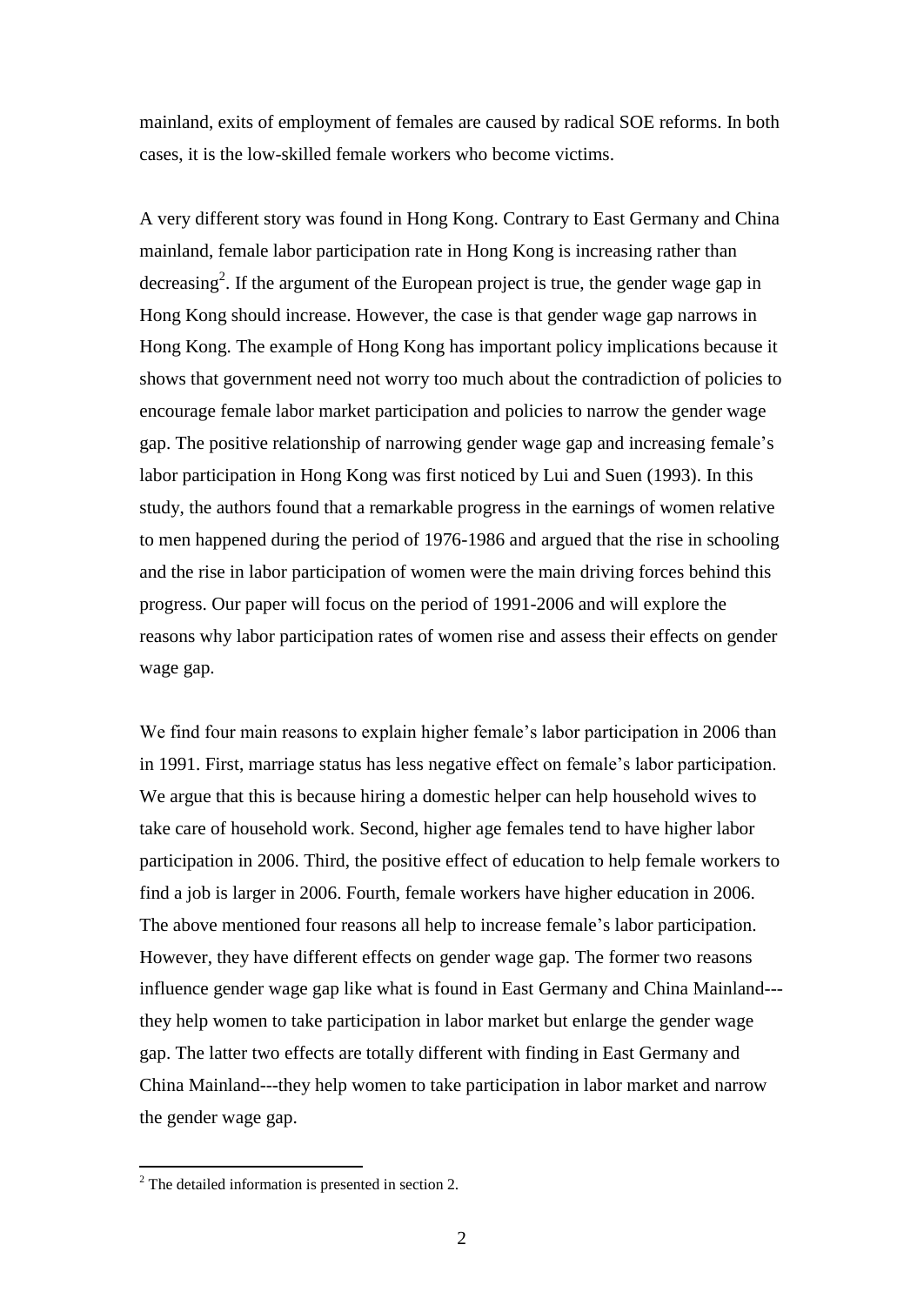We outline the rest of the paper as follows. Section 2 describes the data we use and presents some basic stylized facts relating to the gender wage gap and female's labor participation in Hong Kong. Section 3 explores the underlying reasons for the increasing of female's labor participation. Section 4 connects the trend of the gender wage gap and the trend of female's labor participation. Section 5 concludes the paper.

#### **2 Data and Some Stylized Facts**

The data used in this paper are from the 1991, 1996, 2001, and 2006 censuses (or bycensuses) of Hong Kong. All these datasets consist of 5% random sample from the whole population. These datasets include rich information on the household level and individual level. As can be seen in the following sections, in order to examine the relationship of female's labor participation and gender wage gap, we need to analyze the female's labor participation function and wage function. In the analysis of the labor participation function, we use information on age, number of elder people in the family (age 60+), number of younger children (age 15-), marriage status, and education. Number of elder people and number of younger children are provided by original data. Marriage status is also provided in the original data, but it is divided into four categories---never married, currently married, widowed and divorced (or separated). In this paper, we integrate marriage information into two categories-- married and not married. Never married, widowed, divorced (or separated) are all included in the unmarried group. The reason to do this is that unmarried women can not get the support of husbands regardless the reasons they are not married. In the analysis of wage function, we include information on education and potential experience<sup>3</sup>. There are four variables to describe workers' earnings — monthly income from main employment, monthly income from other employment, other cash income, and total personal income from all employment. We choose the first variable because it gives a more precise description of a person's wage. Because of a lack in information regarding working hours, we cannot transform the monthly earnings into

 $3$  In other studies, many variables are included in the wage function, such as occupation and industry. In our study, we will predict wages of females who are not in the labor market for the time being. Occupation and industry information for these females are not available.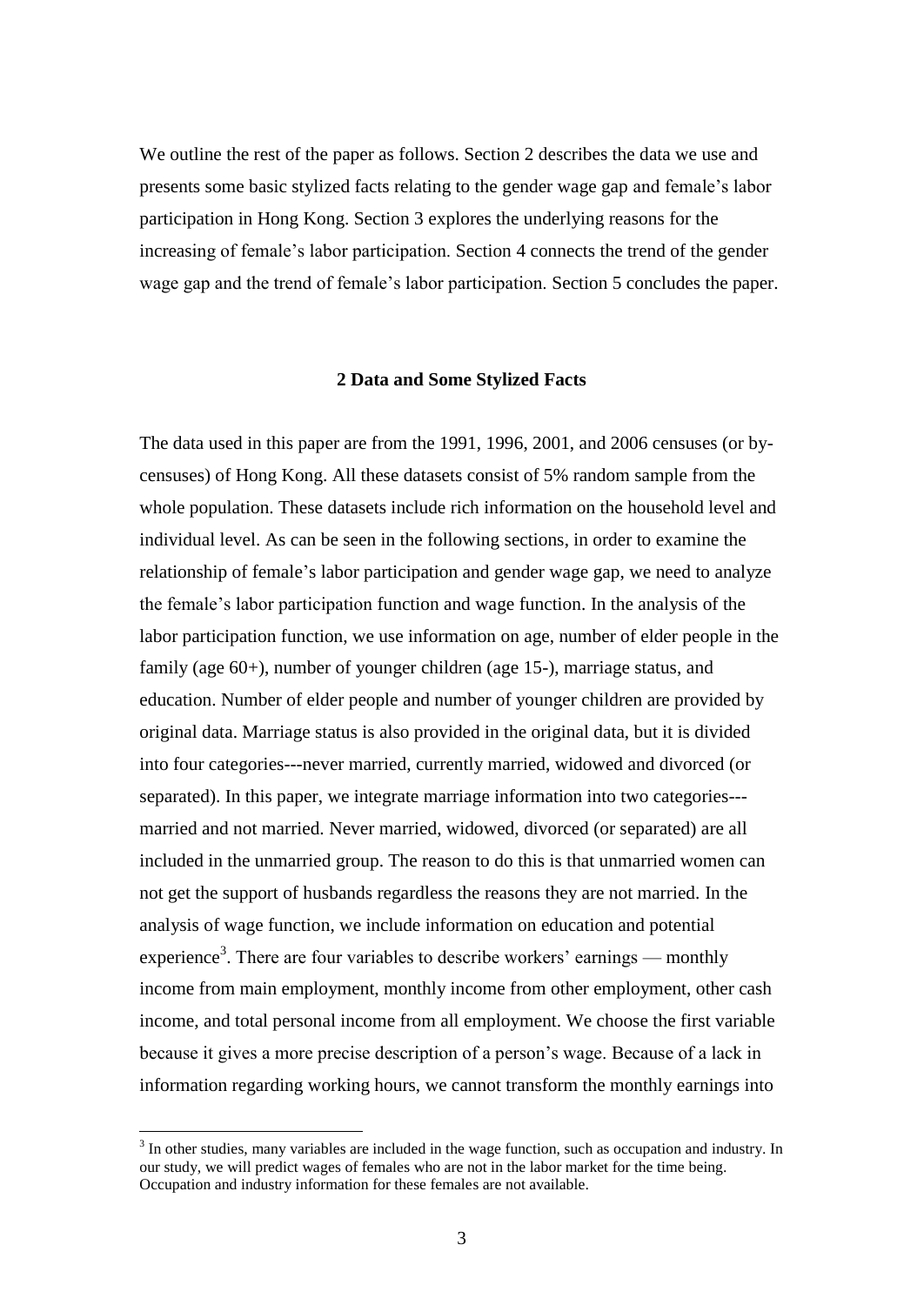hourly wages and cannot distinguish part-time workers from full-time workers. The original information on education is categorical information about educational level. We transformed the information into years of education according to Hong Kong's educational system. The potential experience is calculated as age-education years-6.

We perform the following data treatments. First, we set the lowest age threshold to 15. This management is to calculate the workers' labor participation. Second, we just consider the residents whose birth places are Hong Kong or China mainland. This is based on two kinds of reasons. The first is to avoid the complicity of cultural difference. Residents whose birth places are Hong Kong or China share the same culture and are greatly affected by Confucian thoughts. Women are mainly engaged in household work in Confucian thoughts and their labor participation rate is generally low. Immigrants from other countries are not constrained by Confucian thoughts and usually have higher labor participation rate. The second is to avoid the complicity of selection bias problem. Residents from other countries immigrated into Hong Kong are mostly because of job reasons and their labor participation is very high. In fact, according to Hong Kong immigration regulations, these persons are permitted to enter into Hong Kong mostly after they successfully applied employment visa. However, immigrants from China Mainland are permitted into Hong Kong greatly because of family union. Immigrant policy requires us to deal with immigrants from China mainland and from other countries differently.

Table 1 presents the female-male wage ratios at different positions of wage distribution (mean,  $10^{th}$  percentile,  $25^{th}$  percentile,  $50^{th}$  percentile,  $75^{th}$  percentile and  $90<sup>th</sup>$  percentile) for these four years. We can see that, from 1991 to 2006, the wage ratio at the mean increases from 0.73 to 0.81. And this narrowing gender wage gap phenomenon is persistent across all above-mentioned positions of wage distribution. It is particularly clear at the 90 percentiles. Measuring the wage gap in terms of log wage points tells the same story. From 1991 to 2006, the mean log wage difference between female and male drops from 0.315 points to 0.210 points. We also can under the narrowing gender wage gap from the perspective of the position of female's mean wage in the wage distribution of male. In 1991, female mean wage is at about the  $48<sup>th</sup>$ percentile; in 2006, it is at about the  $52<sup>nd</sup>$  percentile of the wage distribution of male.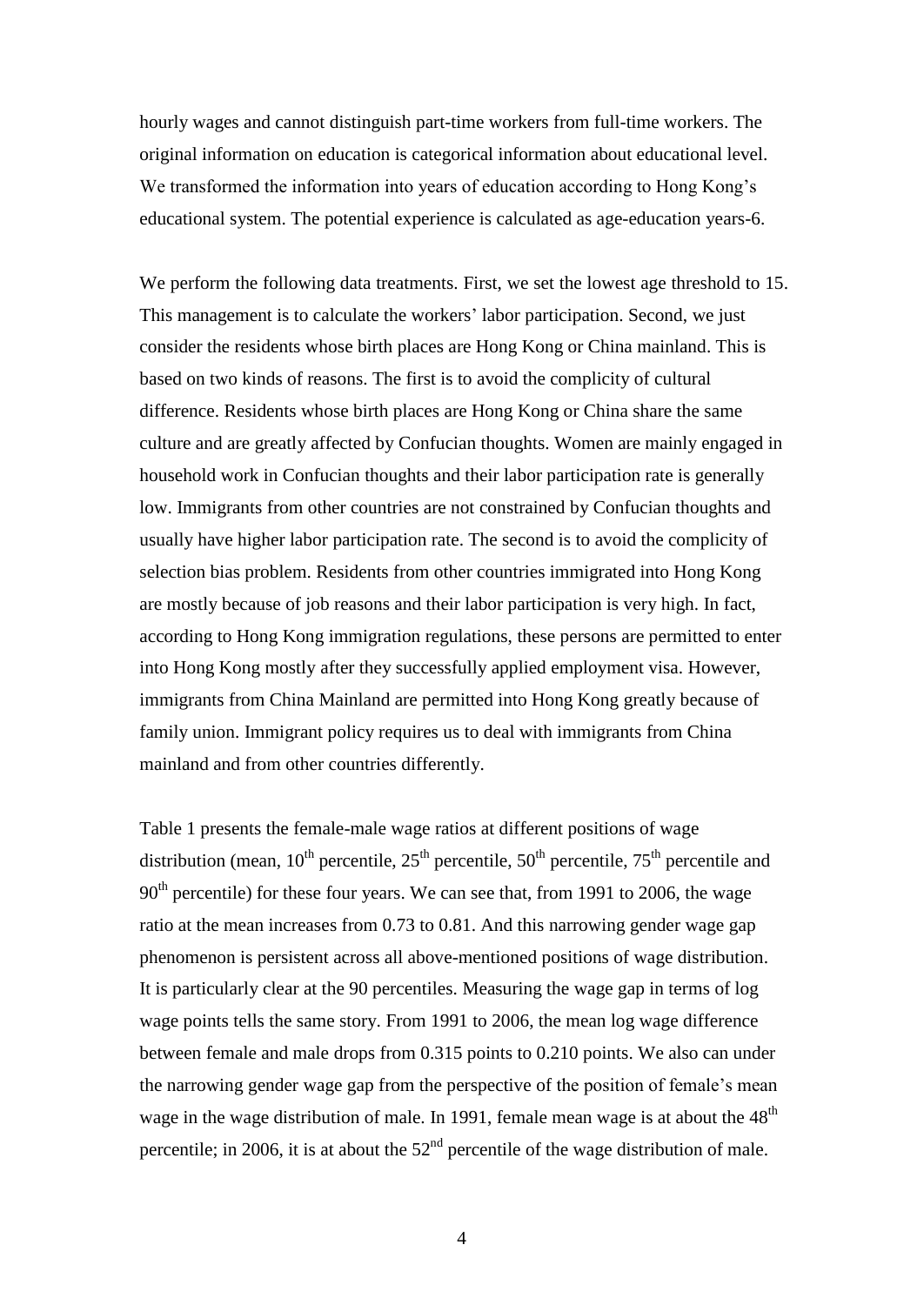Based on these facts, we can get a clear view that gender wage gaps narrow during the period from 1991 to 2006.

In economic textbooks and government statistical data, the labor participation rate is calculated as (the employed + the unemployed)/ (the whole sample of age  $15+$ ). In this paper, we alter the calculation of labor participation to (employed)/ (the whole sample of age 15+). We make this alternation because the latter is fit to examine the relationship of labor participation rate and gender wage  $\text{gap}^4$ . The female labor participation rate given by the statistical department of Hong Kong is listed in the first column of Table 2. We present female's labor participation rate for the interested sample (whose birth places are Hong Kong and China Mainland) in the second column and for the whole sample in the third column according to the calculation method of this paper. From all the columns of Table 2, we can clearly see that female's labor particiaptin is increasing. For example, for the interested group, it increases from  $43.57\%$  in 1991 to  $46.59\%$  in  $2006<sup>5</sup>$ . It also can be seen that the labor participation rate for the whole sample is larger than that for the interested group. This is consistent with our above-mentioned argument that Chinese people are greatly affected by the Confucian tradition and Chinese female's labor participation is lower.

Many factors are responsible for the increasing female's labor participation. We argue that one of important factors is the decreasing female's marriage rate. Women are often supported by their husbands after they married and many of them choose not to take participation in the labor market. On the contrary, if a woman is not supported by a husband, she would be more likely to take participation in the labor market and support herself. Table 3 gives female's marriage rate and labor participation. We can see that female's marriage rate is decreasing from 1991 to 2006. We can also see that

<sup>&</sup>lt;sup>4</sup> It is hard to distinguish between the unemployed and inactive labor participants because both of them have no information on wage. This will have two consequences. First, if a person changes employment status from inactive to unemployed, the classical labor participation rate is increased, however, his or her wage remains missing. Second, if a person changes employment status from unemployed to employed, the classical labor participation rate remains unchanged, however, his or her wage switches from missing to a positive number. These consequences are not desirable for the analysis of the relationship of female's labor participation and gender wage gap.

<sup>&</sup>lt;sup>5</sup> Our calculation method tends to get a smaller female's labor participation rate. This may explain why we get a relatively small increment (roughly 3%) of female's labor participation. In fact, compared with other countries, the increment of female's labor participation in Hong Kong is more obvious. For example, according to World Bank, female's labor participation rates are 53.9% in 1991 and 62.6% in 2006 in Hong Kong, increased by 9.7percentage points. For U.S., these numbers are 67.4% in 1991 and 70.1% in 2006, increased by only 2.7 percentage points.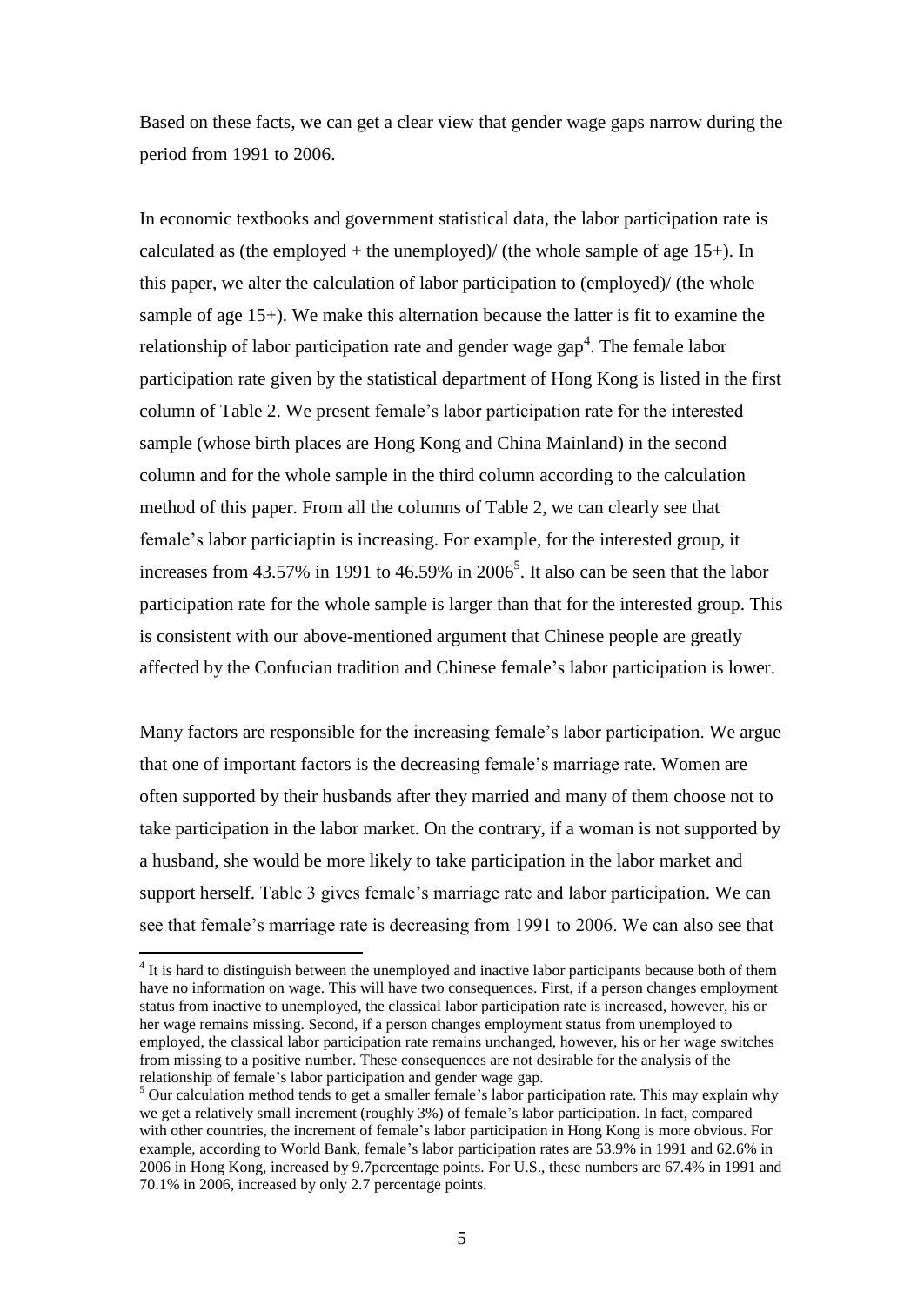labor participation for married females is lower than for unmarried females. Combining these two facts, it is not hard to understand the trend of increasing female's labor participation in Hong Kong. Surprisingly, we also find that married females witnessed more rapid labor participation than unmarried females. This finding is closely related to the feature of Hong Kong's labor market. There are many domestic helpers from abroad in Hong Kong. Hiring a domestic helper will relieve married females from household work and increase their labor participation.

Combining table 1 and table 2, we can see the interesting story in Hong Kong which we mentioned in section 1--- female labor participation is increasing and gender wage gaps are narrowing. The underlying reasons may be that high quality female changes their statuses from non-employment to employment. We can get a simple glimpse of this judgment by analyzing the education of female workers. Table 4 gives the average education years for the employed female and for the unemployed female. From Table 4, we can see that average education years for employed female are higher than unemployed female. It also can be seen that the difference between the employed female and unemployed female is enlarging over years. These two facts show clear evidence that high quality female workers take participation in the labor market.

In the next section, we will explore further the reasons why female's labor participation is increasing. In section 4, we will examine the meanings of these reasons on gender wage gap.

#### **3 Explanations for Increasing Female's Labor Participation**

In the study of the gender wage gap, a wage decomposition method is often used. The Oaxaca-Blinder decomposition is such a method. Using this decomposition method, raw gender wage gap is decomposed into "characteristics effects" and "coefficient effects". Similar method can be used to study the difference of female's labor participation between 1991 and 2006. Here, we apply the method proposed by BFL  $(2000)^6$ . The method includes the following steps.

 $6$  The original method is used after mlogit. In this paper, it is altered to be used after logit.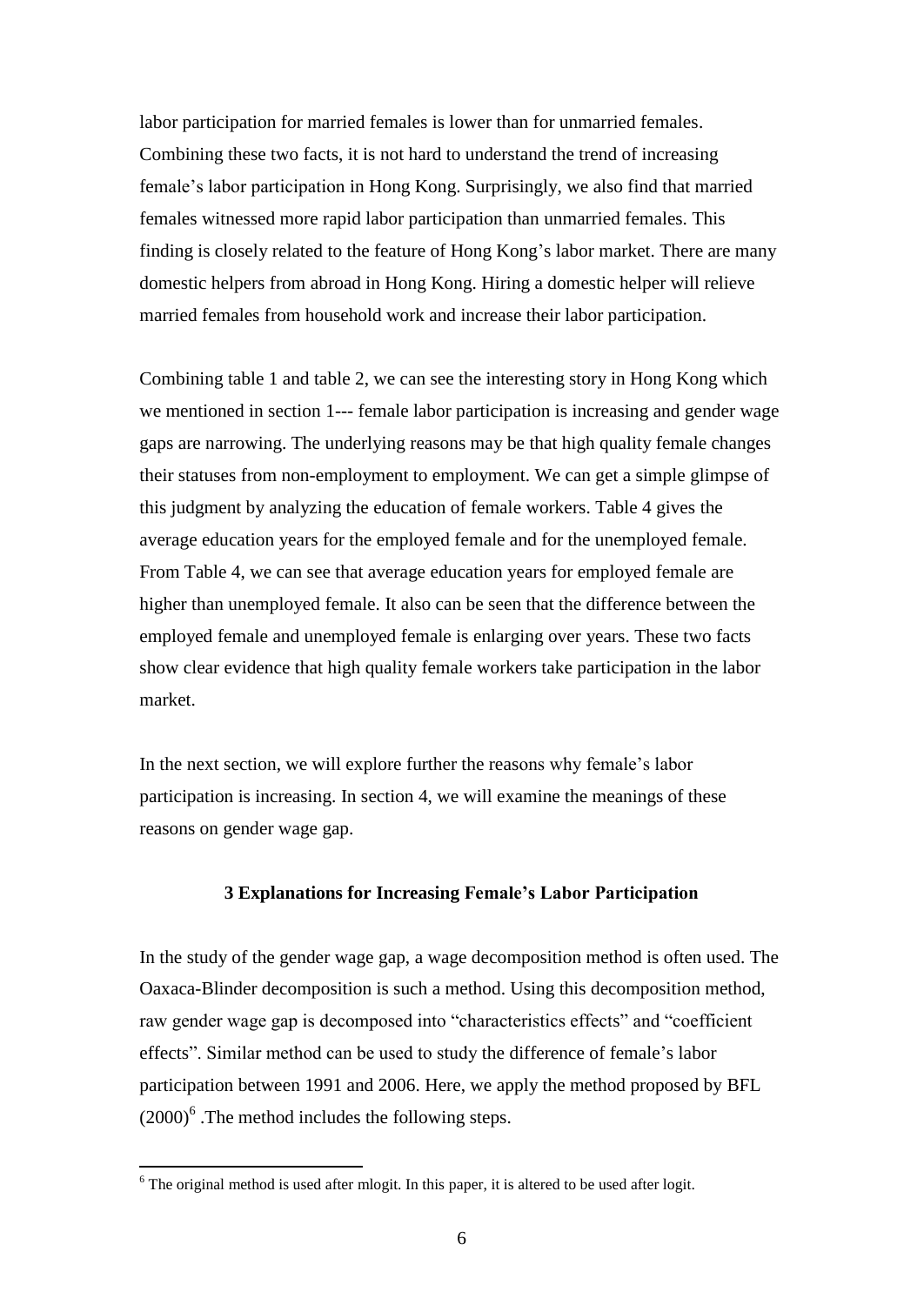(1) Randomly draw a female sample of size 8000 from 1991 census data and 2006 census data respectively<sup>7</sup>.

(2)Run logit labor participation function for 1991 and 2006 respectively:

$$
U_i = \gamma q_i + \eta_i \tag{1}
$$

where  $\eta_i$  is the random term of a logistic distribution.  $q_i$  includes some household variables and individual variables. In our paper, we use number of 60+ elder persons, number of 15- children, individual education, age and marriage status. When  $\gamma q_i + \eta_i > 0$ , worker i takes participation in labor market; when  $\gamma q_i + \eta_i \leq 0$ , worker i does not take participation in the labor market. Using a statistical software, we can get the estimation of  $\hat{\gamma}$ .

(3)For a specific worker, we can know the information whether she takes participation in the labor market or not. When the participation is observed,  $\eta_i$  will take the following conditional distribution:

$$
F(\eta_i \mid C_i = 1) = \frac{e^{\eta_i} - e^{-g_i}}{1 + e^{\eta_i}}
$$
  
\n
$$
F(\eta_i \mid C_i = 0) = \frac{1 - e^{\eta_i} e^{g_i}}{1 + e^{\eta_i}}
$$
\n(2)

(4)Given  $q_i$ ,  $\hat{\gamma}$  and  $\eta_i$ , we can predict whether she take participation in the labor market or not. For all the persons of 1991 and 2006, we can write labor participation using function  $p_r(\hat{\gamma}^r, q_i^r, \eta_i^r; i = 1...N_r)$  and  $p_b(\hat{\gamma}^b, q_i^b, \eta_i^b; i = 1...N_b)$ , simplied as  $p_r(\hat{\gamma}^r, q^r, \eta^r)$  and  $p_b(\hat{\gamma}^b, q^b, \eta^b)$ , where subscript *r* means the year of 2006 and subscript *b* means the year of 1991.

(5) Decomposition of the difference of labor participation rates between years.

$$
p_r(\hat{\gamma}^r, q^r, \eta^r) - p_b(\hat{\gamma}^b, q^b, \eta^b)
$$
  
= 
$$
\underbrace{p_r(\hat{\gamma}^r, q^r, \eta^r) - p_b(\hat{\gamma}^r, q^b, \eta^b)}_{\text{1}}
$$
  
+ 
$$
\underbrace{p_b(\hat{\gamma}^r, q^b, \eta^b) - p_b(\hat{\gamma}^b, q^b, \eta^b)}_{\text{2}}
$$
 (4)

The first part can be explained as "characteristic effects" on the change of labor participation rate. The second part can be explained as "coefficient effects" on the

 $<sup>7</sup>$  The same sample size is convenient to do the following counterfactual analysis especially for specific</sup> characteristic effect. The cost is that the predicted labor participation rate is changed slightly with the original labor participation rate.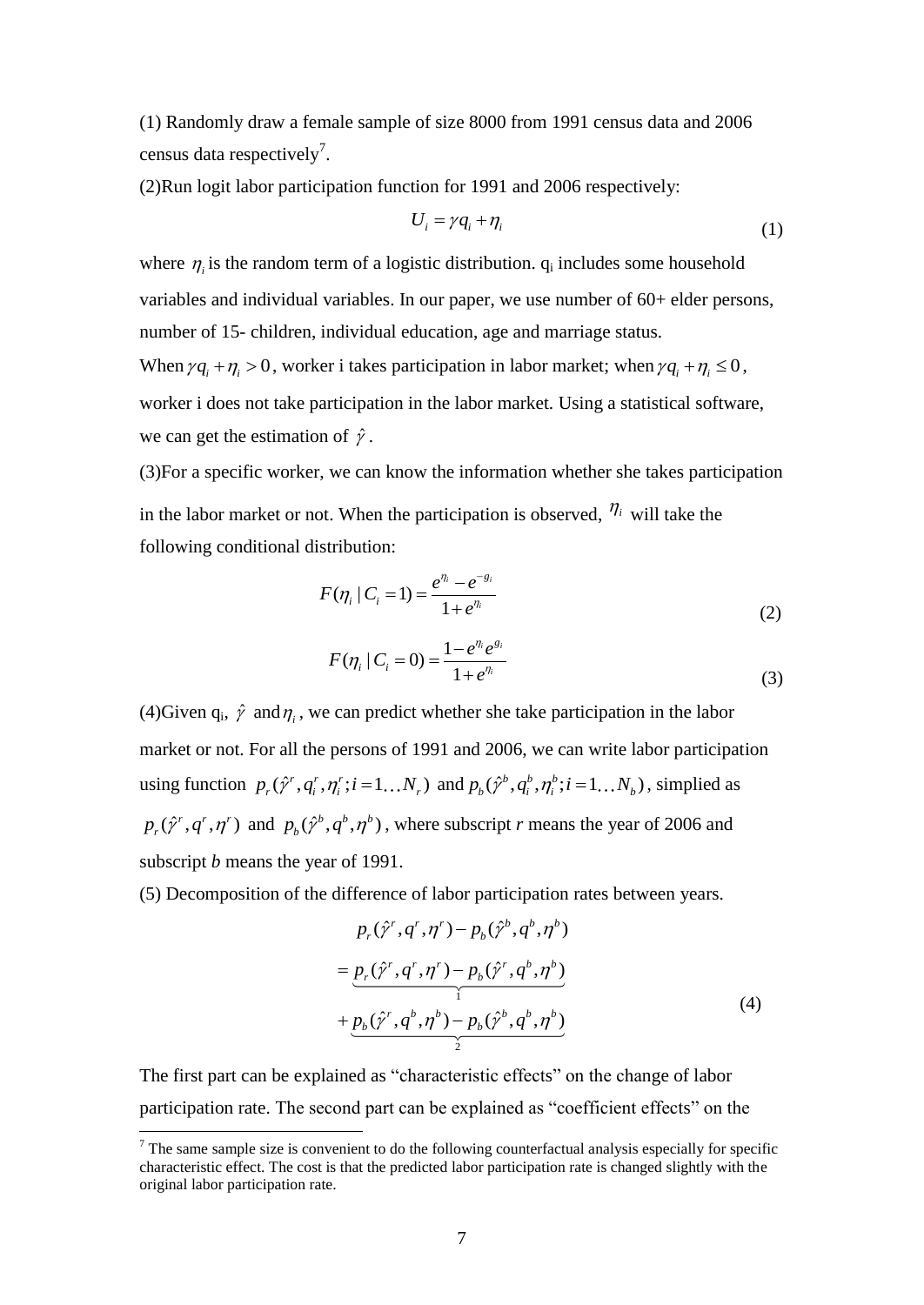change of labor participation rate. We can further decompose the first part and second part into specific characteristic and specific coefficient.

Table 5 gives the results of logit labor participation model. We can get some interesting results from Table 5. First, education has larger positive effect for female to take participation in labor market in 2006 than in1991. Second, married female have lower labor participation rate but the difference gets smaller in 2006. Third, the existence of elderly in the family is helpful for female to take part in labor market. Elderly people help to look after younger children or take chare of household work<sup>8</sup>. This effect is smaller in 2006. Fourth, the existence of younger children tends to reduce female's labor participation. The effect is also smaller in 2006. The latter three have something to do with the influx of foreign domestic helpers. Domestic helpers take care of household work and thus household females are released to labor market.

Table 6 shows the final decomposition results. The fist row of Table 6 is the original female's labor participation rate of 1991 and 2006. The second row of Table 6 is predicted female's labor participation rate based on the above-mentioned logit model. Second panel shows the specific characteristic effect and specific coefficient effect which are derived from equation (4). From Table 6, we can see that the coefficient effect of education, the characteristic effect of education, the coefficient effect of age, the coefficient of marriage account for a lot of the change of labor participation rates<sup>9</sup>. It is easy to understand the characteristic effect and the coefficient effect of education. Female average education increases considerably from 1991 to 2006. And the positive effect of education on labor participation is higher in 2006 than in 1991, which we have already seen in Table 5. It is somewhat strange about the coefficient effect of age. This may be because younger female workers are in the school to continue their education and old female workers have already worked in the labor market. For the coefficient effect of marriage, as above-mentioned, our explanation is that hiring a domestic helper to do household work will release the house wife to engage in highly paid job. In Hong Kong, there are many domestic helpers from the Philippines.

<u>.</u>

 $8$  If we define the elder people of age 85+, this result may change because these elder people need to be taken care of.

<sup>&</sup>lt;sup>9</sup> Residual distribution explains much of the difference of female's labor participation between 1991 and 2006. However, what it captures is the effect of unobserved factors. It is very hard to get some useful policy implications from the analysis of residual distribution.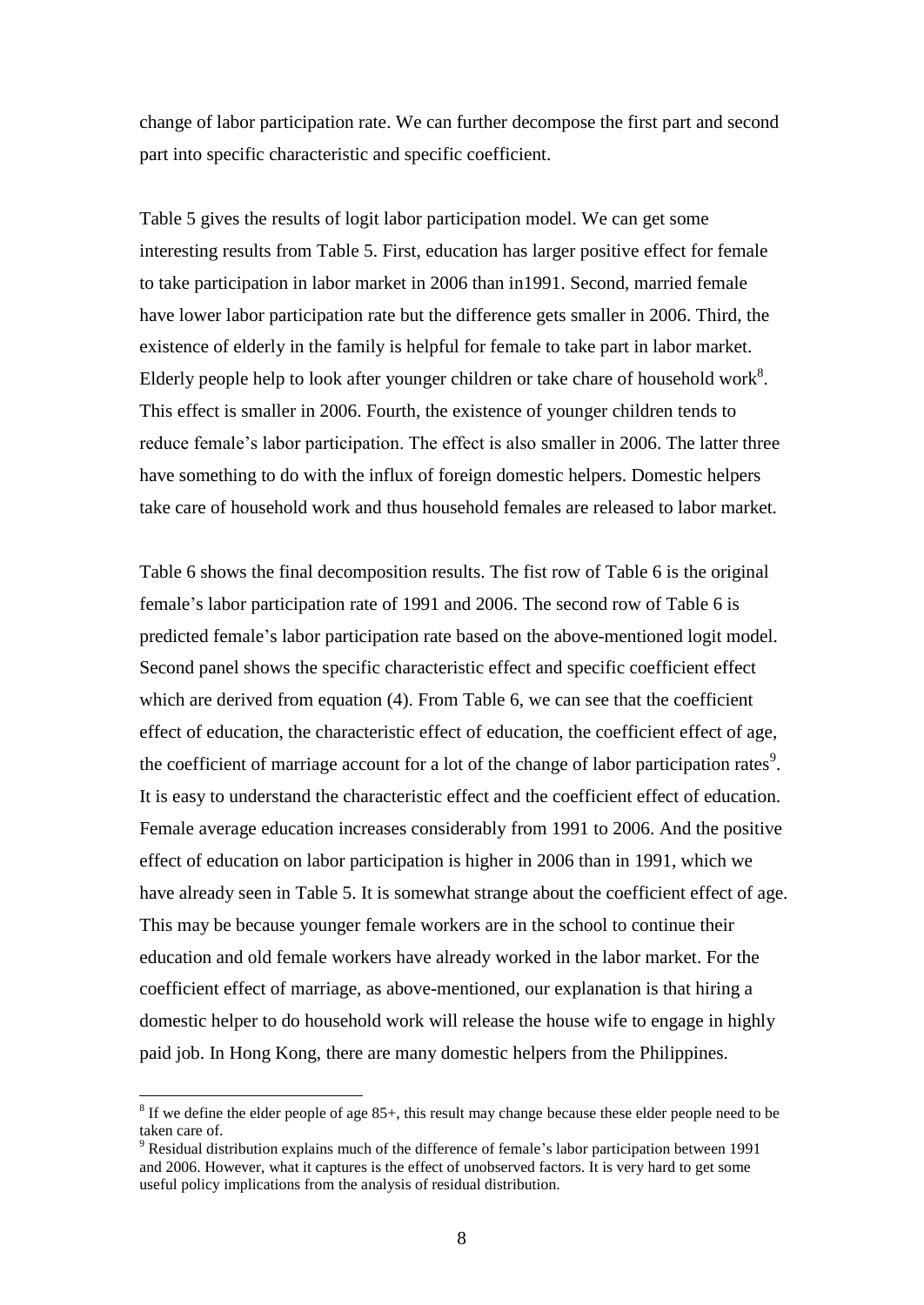In this section, we are mainly talking about the reasons that may explain the increasing of female's labor participation. In next section, we will connect these reasons to gender wage gaps.

## **4 Female's Labor Participation and Gender Wage Gap**

Our method presented in section 3 can predict whether a specific person takes participation in the labor market or not. For example, for an unemployed person in 2006, will he/she be employed if selection mechanism is the same as 1991? Comparing the working status in the base year (1991) and predicted working status in the report year (2006), we will get four situations. First, present working status is employed, and the predicted is employed too; second, present working status is employed, but the predicted is unemployed; third, present working status is unemployed, but the predicted is employed; fourth, present working status is unemployed, and the predicted is unemployed too. For the second and the fourth situations, we do not incorporate them into analysis because of lack of wage information. The first situation is easy and we just set the predicted wage the same as his/her present wage. The third situation is the focus of the analysis and needs to be predicted.

To predict the wage of those who are unemployed, we need to estimate the wage function. Because unemployed persons do not have information on industry and occupation, we only use the information on education and potential experience in the wage function. The regression results are shown in Table 7. We can see that education returns in Hong Kong have increased from 1991 to 2006.

In section 3, we find that four factors are important to explain the increasing female's labor participation--- the coefficient effect of education, the characteristic effect of education, the coefficient effect of age, and the coefficient effect of marriage. How do we analyze their effects on gender wage gaps? We illustrate this problem using the coefficient effect of education. First, we will predict whether a female worker in 2006 is employed if her labor participation is decided according to education coefficient of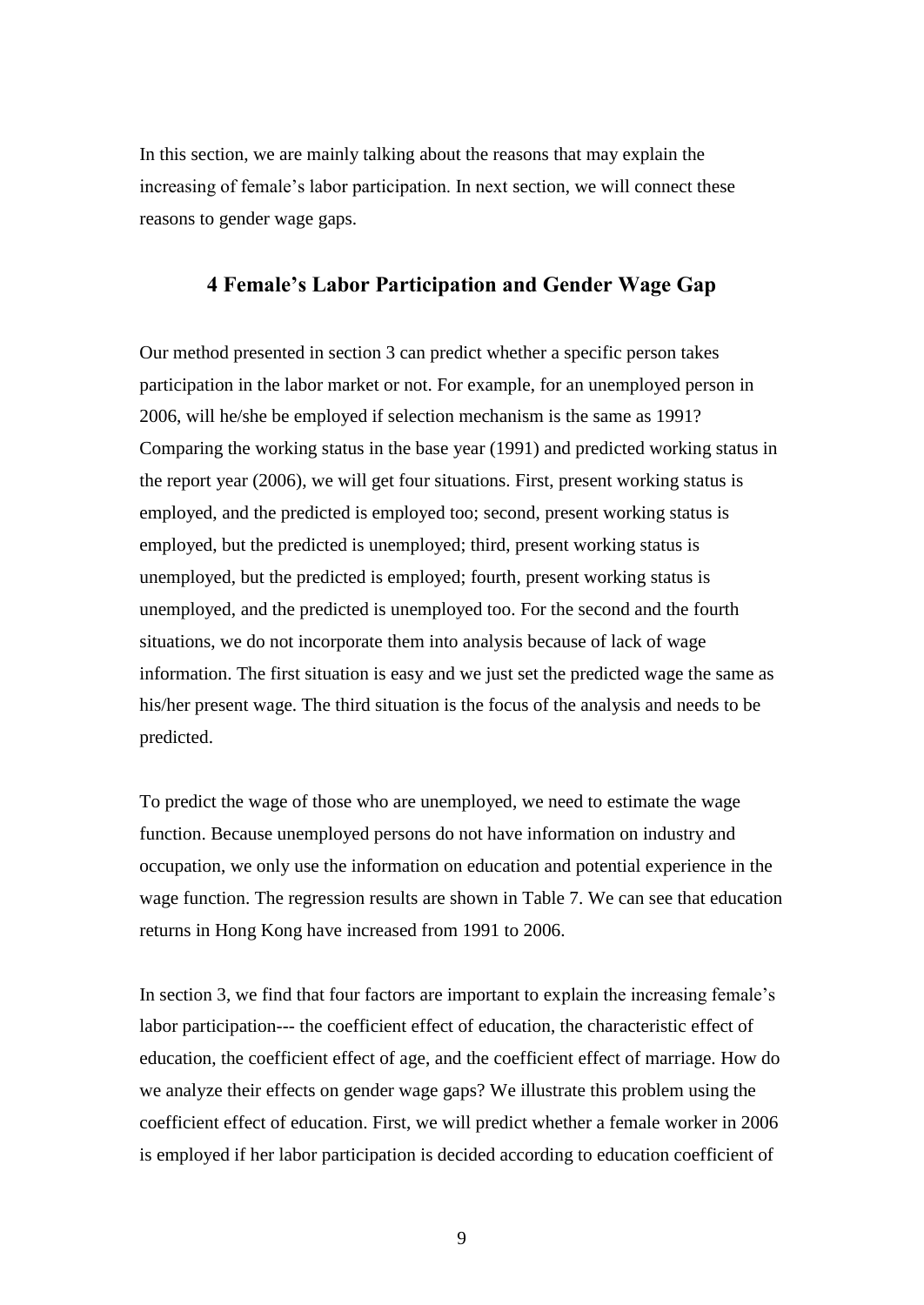1991 and other coefficients of 2006. We may get four situations mentioned in the beginning of this section. Second, we predict the wage of the female worker if she changes her employment status from unemployed to employed. Third, we apply the same procedures for all female workers in 2006. Then it is easy to get the mean wage for these female workers. Four, comparing original mean wage of female workers in 2006 and the mean wage what is got from third step, we will get the effect of education coefficient on the change of mean wage of female workers. It is also the effect of education coefficient on gender wage gap because male's mean wage remains unchanged. We can get other effects on gender wage gap using similar procedures, namely the characteristic effect of education, the coefficient effect of age, and the coefficient effect of marriage.

In order to connect female's labor participation with gender wage gap, we present not only effects on gender wage gap but effects on female's labor participation in Table 8. The first row of Table 8 shows the original female's labor participation rate and original gender wage gap in 2006. The second row of Table 8 shows the predicted female's labor participation rate and predicted gender wage gap if females of 2006 take participation in labor market according to 1991 education coefficient. The effect of education coefficient is given by comparing the first row and the second row. Similarly, we present the characteristic effect of education in the third row, the coefficient effect of age in the fourth row and the coefficient effect of marriage in the fifth row.

From Table 8, we can get the following results. The coefficient effect of age and the coefficient of marriage reduce the female's labor participation and narrow the gender wage gap. The coefficient effect of education reduces the female's labor participation and affects gender wage gap slightly. The characteristic effect of education reduces the female's labor participation and enlarge gender wage gap considerably. The above analysis is based on the counterfactual analysis that the employment of female workers in 2006 is decided by the labor participation function of 1991. We can see this problem from another aspect---what female's labor participation rate and gender wage gap will be if the employment of female workers in 1991 is decided by the labor participation function of 2006. Then, all the above-mentioned results will reverse. The coefficient effect of age and the coefficient of marriage **increase** the female's labor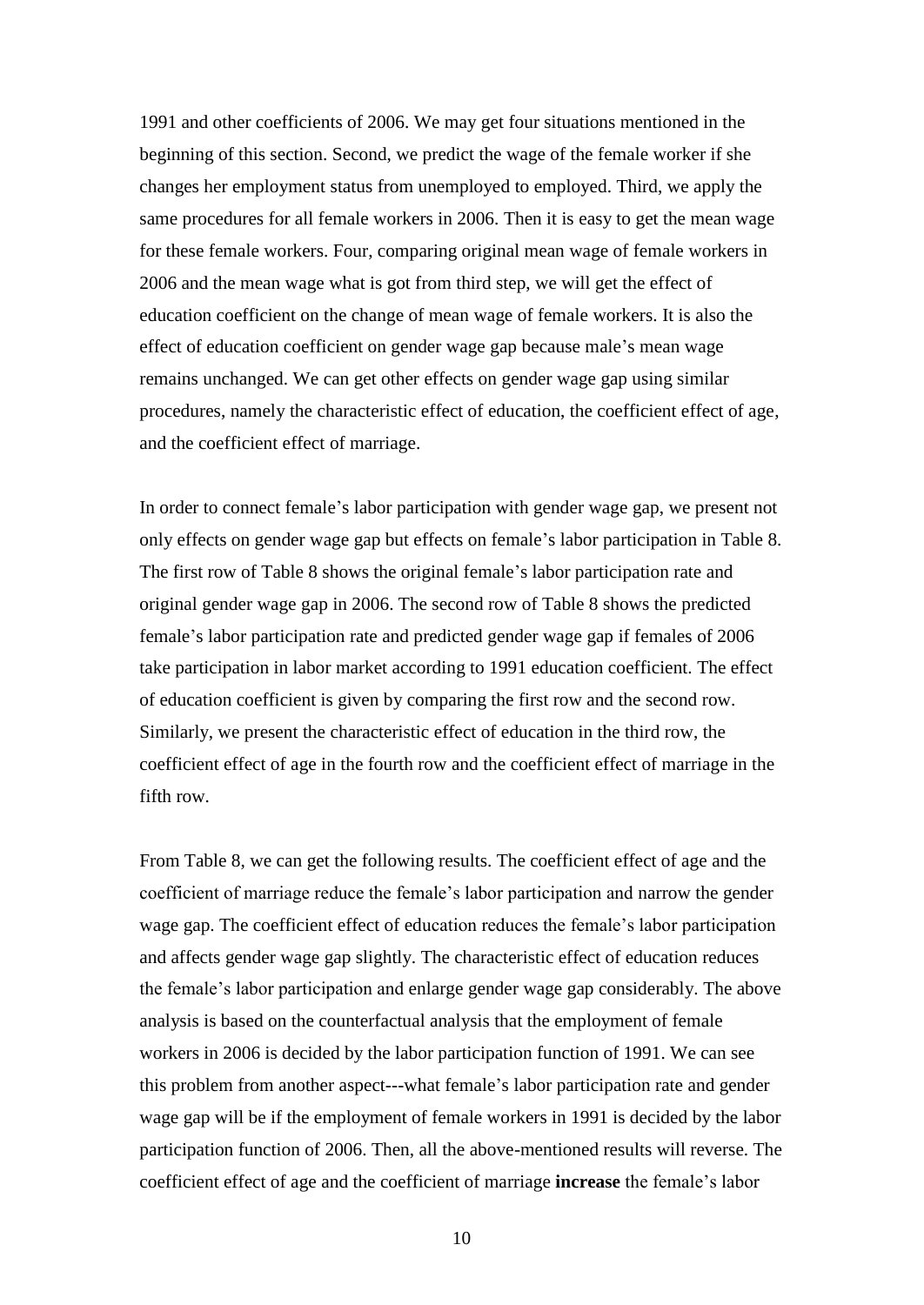participation and **enlarge** the gender wage gap. The coefficient effect of education **increases** the female's labor participation and affects gender wage gap slightly. The characteristic effect of education **increases** the female's labor participation and **reduces** gender wage gap considerably.

As mentioned in Section 3, we have the following four reasons to account for higher female's labor participation in 2006 than in 1991. First, married house wife is more released to labor market in 2006 than in 1991 because of the influx of Philippine domestic helpers. Second, old female workers are easier to find a job in 2006 than in 1991. Third, education has more positive effect on employment in 2006 than in 1991. Fourth, female average education is higher in 2006 than in 1991. Our results show that the former two reasons will enlarge the gender wage gap. These two effects seem to be consistent with the situation of East Germany and China mainland---low quality female workers enter into labor market. The third reason changes gender wage gap slightly. The fourth reason reduces gender wage gap greatly. This effect is different from the situation of East Germany and China---higher quality female workers enter into labor market. We also can see that the positive effect of fourth reason is much larger than the negative effects of the first and the second reason. In other words, negative effects are overwhelmed by positive effect. Thus, increasing female's labor participation and narrowing gender wage gap are both observed in Hong Kong. There is a positive relationship between them.

In sum, our study reveals that Hong Kong's story is not totally different with existing literature that low quality female workers take part in or quit labor market. In Hong Kong, there do have some channels that low quality female workers take part in the labor market. But this effect is overwhelmed by the effect of rapidly increasing female's education. Hong Kong's example tells us that government need not to worry about the contradiction of policies to encourage female labor market participation and policies to narrow gender wage gap if it can help female to gain higher education.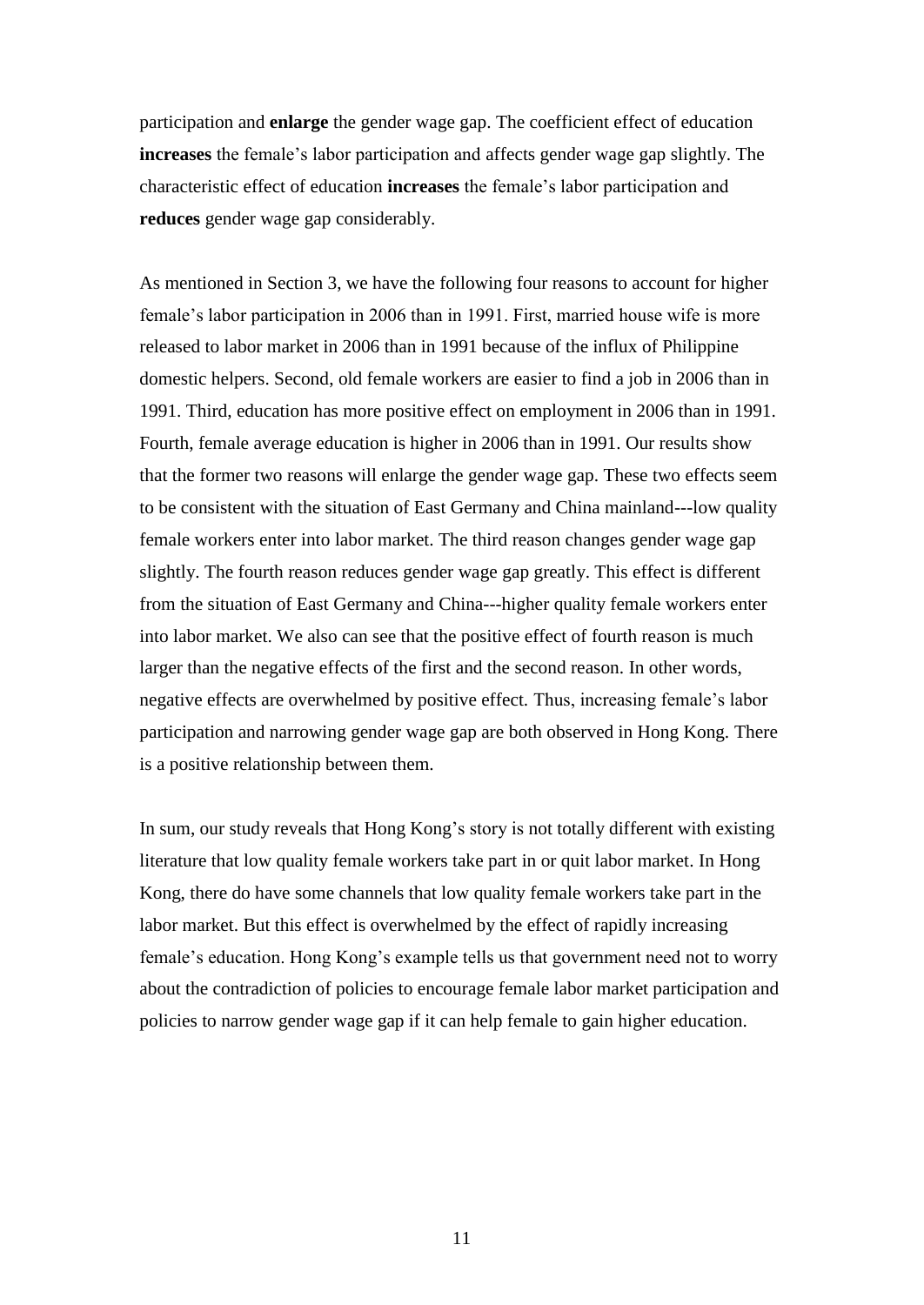## **5 Conclusion**

In this paper, we use 1991 and 2006 census data to examine the relationship of female's labor participation and gender wage gaps. In Hong Kong, female's labor participation is increasing and gender wage gap narrows. At first glance, this is contradictory to low quality females quitting or taking participation in labor market. Our study shows these kinds of channels do exist in Hong Kong, such as the coefficient effects of age and marriage. However, the overwhelming effect of increasing female's education dwarfs the traditional channels.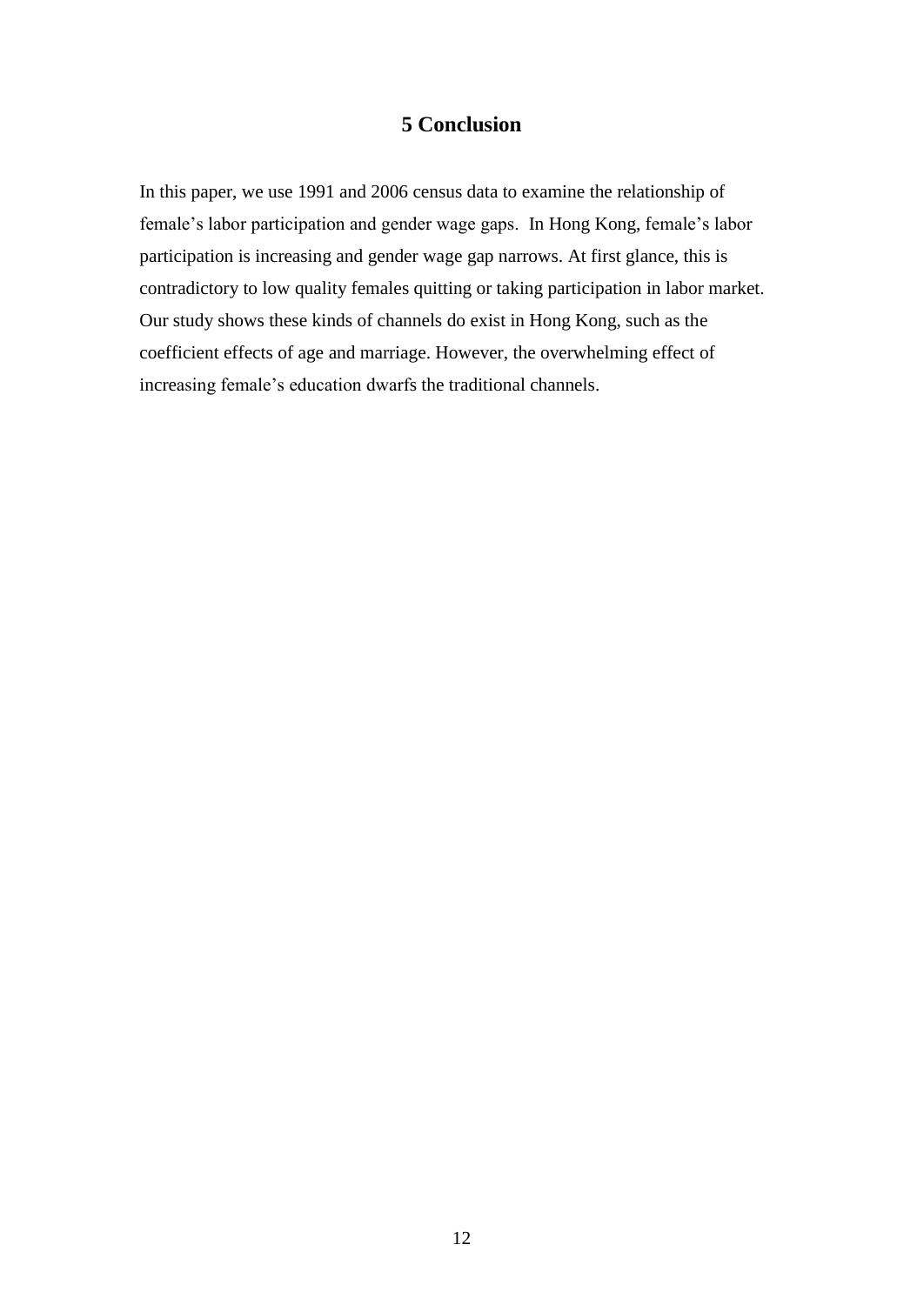|      |      | 10 <sub>th</sub> | 25 <sub>th</sub> | 50th                                                   | 75 <sub>th</sub> | 90th |
|------|------|------------------|------------------|--------------------------------------------------------|------------------|------|
|      | mean |                  |                  | percentile percentile percentile percentile percentile |                  |      |
| 1991 | 0.73 | 0.70             | 0.76             | 0.75                                                   | 0.76             | 0.74 |
| 1996 | 0.80 | 0.80             | 0.81             | 0.85                                                   | 0.83             | 0.80 |
| 2001 | 0.79 | 0.72             | 0.81             | 0.83                                                   | 0.80             | 0.84 |
| 2006 | 0.81 | 0.73             | 0.80             | 0.86                                                   | 0.82             | 0.86 |

**Table 1 Gender Wage Ratios at Different Positions**

|  |  |  |  |  |  | <b>Table 2 Labor Participation Ratios from Different Sources</b> |  |  |  |  |  |
|--|--|--|--|--|--|------------------------------------------------------------------|--|--|--|--|--|
|  |  |  |  |  |  |                                                                  |  |  |  |  |  |

|      | LPR <sub>1</sub> | LPR <sub>2</sub> | LPR3   |
|------|------------------|------------------|--------|
| 1991 | 47.90%           | 43.57%           | 44.87% |
| 1996 | 47.80%           | 44.04%           | 46.53% |
| 2001 | 50.80%           | 45.37%           | 48.31% |
| 2006 | 52.60%           | 46.59%           | 49.34% |
|      |                  |                  |        |

Note: LPR1 denotes the female labor participation ratio published by Statistical department of Hong Kong. LPR2 denotes the female labor participation ratio calculated by the method proposed in this paper using the subsample of persons whose birth place is Hong Kong or Mainland.

LPR3 denotes the female labor participation ratio calculated by the method proposed in this paper using the whole sample.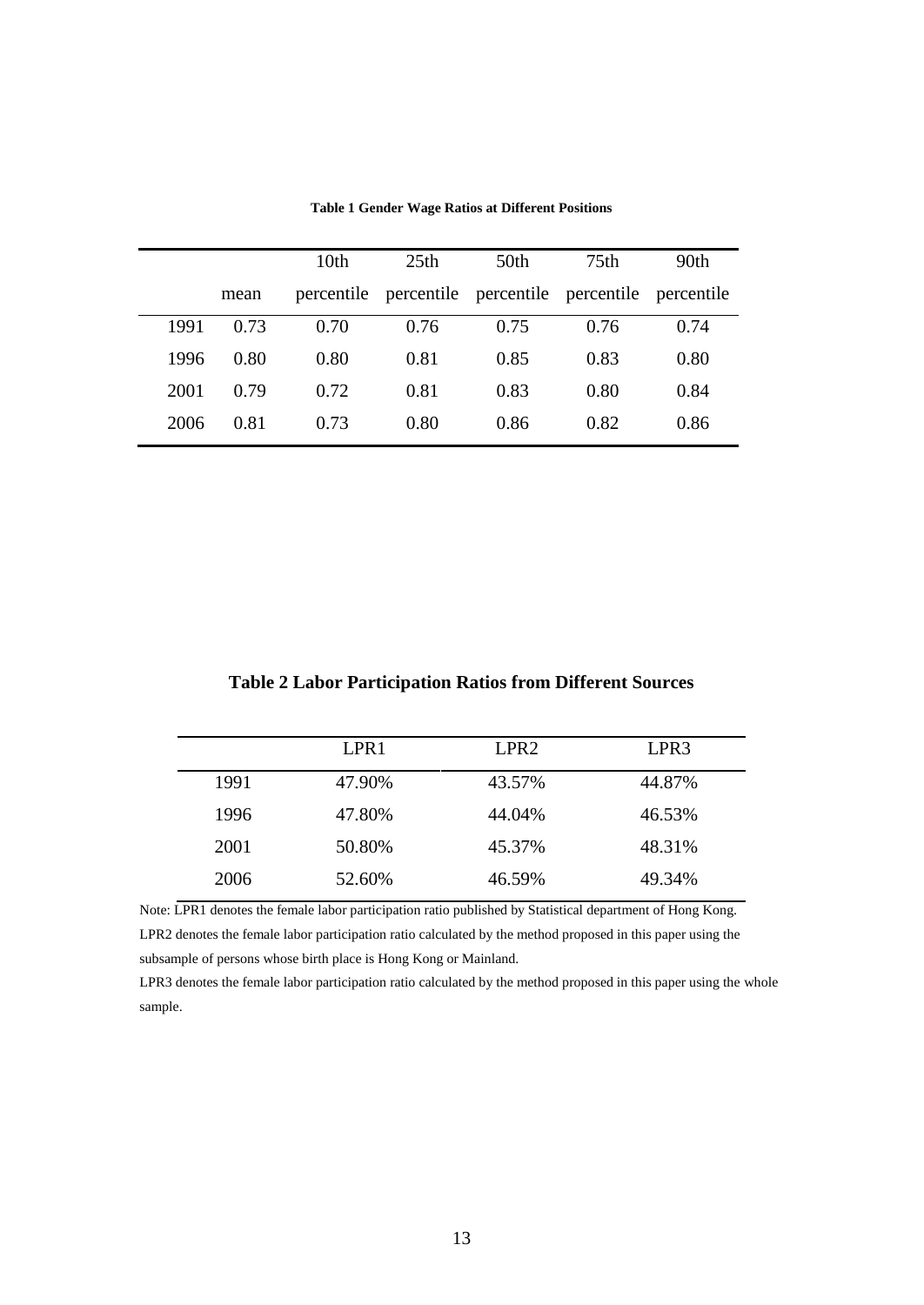|      | Female marriage<br>rate | Labor participation<br>(married female) | Labor participation<br>(unmarried female) |
|------|-------------------------|-----------------------------------------|-------------------------------------------|
| 1991 | 59.24%                  | 39.37%                                  | 49.69%                                    |
| 1996 | 59.13%                  | 41.93%                                  | 47.10%                                    |
| 2001 | 56.74%                  | 44.42%                                  | 46.61%                                    |
| 2006 | 55.44%                  | 44.72%                                  | 48.87%                                    |

**Table 3 Female's Marriage Rate and Labor Participation**

Note: Female's marriage rate is decreasing. Married female's labor participation rate is lower than unmarried labor participation rate.

## **Table 4 Female's Education years**

|      | education years<br>(employed sample) | education years<br>(unemployed sample) |
|------|--------------------------------------|----------------------------------------|
| 1991 | 9.24                                 | 5.76                                   |
| 1996 | 10.41                                | 6.53                                   |
| 2001 | 10.76                                | 6.60                                   |
| 2006 | 11.43                                | 7.26                                   |

Note: Average education years for employed sample are higher than unemployed sample. The difference between the employed sample and unemployed sample is enlarging.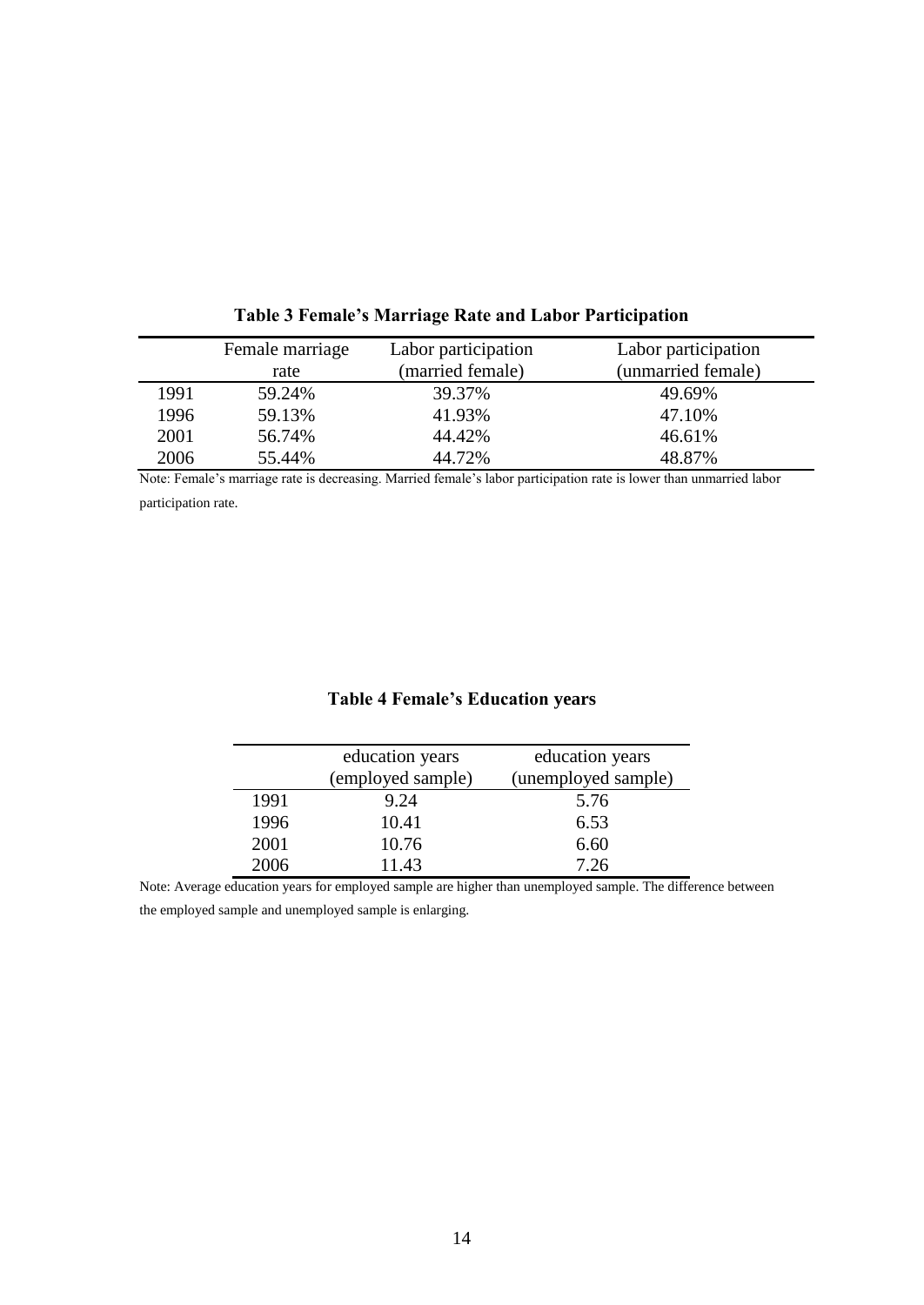|          | 1991         | 2006         |
|----------|--------------|--------------|
|          | 0.085        | 0.112        |
| eduyears | $(23.24)$ ** | $(27.82)$ ** |
|          | 0.304        | 0.339        |
| age      | $(44.77)**$  | $(45.67)$ ** |
| age      | $-0.004$     | $-0.004$     |
| square   | $(48.58)$ ** | $(47.00)$ ** |
| marriage | $-1.173$     | $-0.699$     |
|          | $(30.96)$ ** | $(18.32)$ ** |
| elder_60 | 0.313        | 0.197        |
|          | $(14.15)$ ** | $(3.60)$ **  |
| child15  | $-0.473$     | $-0.317$     |
|          | $(20.98)$ ** | $(7.24)$ **  |
| constant | $-5.076$     | $-6.468$     |
|          | $(40.67)$ ** | $(47.78)$ ** |

**Table 5 Logit model of Female's labor Participation**

**Table 6 Decomposition of the Change of Female's Labor Participation**

|                         | 2006        | 1991           |
|-------------------------|-------------|----------------|
| raw gap                 | 0.466       | 0.436          |
| sample gap              | 0.464       | 0.436          |
|                         |             | 0.028          |
|                         | coefficient | characteristic |
| education               | 0.041       | 0.035          |
| age                     | 0.118       | $-0.025$       |
| marriage                | 0.038       | 0.005          |
| elder <sub>60</sub>     | $-0.001$    | $-0.015$       |
| child15                 | 0.002       | 0.018          |
| constant                | $-0.209$    |                |
| residual<br>distribtion |             | 0.022          |
|                         |             |                |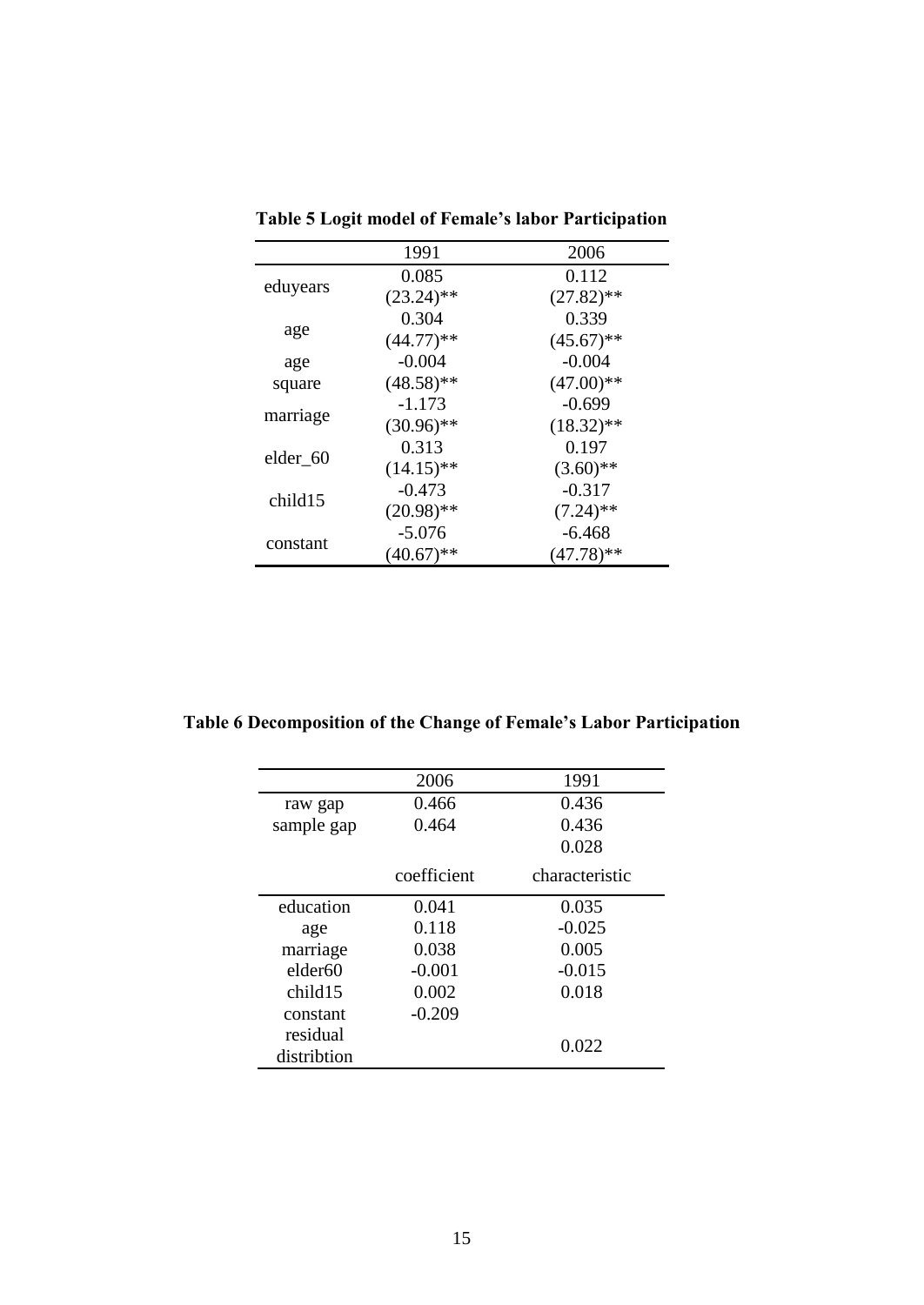|            | 1991          | 2006          |
|------------|---------------|---------------|
| education  | 0.101         | 0.124         |
|            | $(116.27)$ ** | $(155.61)$ ** |
|            | 0.024         | 0.052         |
| experience | $(38.23)**$   | $(79.93)$ **  |
| experience |               | $-0.001$      |
| square     | $(26.83)$ **  | $(55.34)$ **  |
| Constant   | 7.258         | 7.195         |
|            | $(570.22)$ ** | $(549.73)**$  |

## **Table 7 Wage Regressions: 1991 and 2006**

## **Table 8 Effects on Female's Labor Participation and Gender Wage Gap**

|                                       | Female's labor<br>participation | Gender wage gap |
|---------------------------------------|---------------------------------|-----------------|
| 2006 original                         | 46.46%                          | 0.198           |
| coefficient effect of<br>education    | 43.77%                          | 0.196           |
| characteristic effect of<br>education | 42.11%                          | 0.271           |
| coefficient effect of age             | 43.24%                          | 0.186           |
| coefficient effect of<br>marriage     | 40.68%                          | 0.187           |

Note:

coefficient effect of education denotes the situation if females take participation in labor market according to 1991 education coefficient.

characteristic effect of education denotes the situation if female's education is distributed as in 2006.

coefficient effect of age denotes the situation if females take participation in labor market according to 1991 age coefficient.

coefficient effect of marriage denotes the situation if females take participation in labor market according to 1991 marriage coefficient.